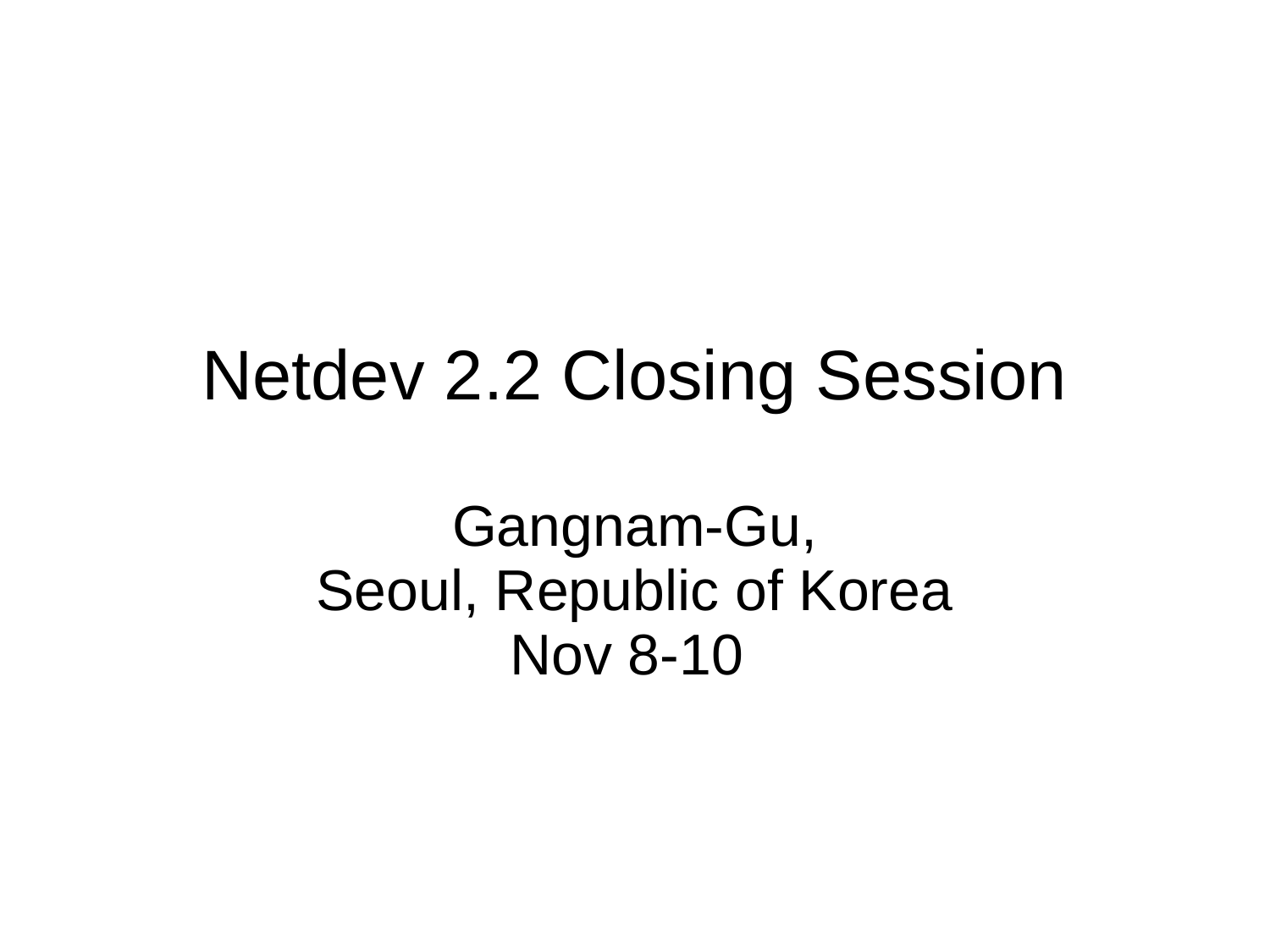Once Again, Was a blast!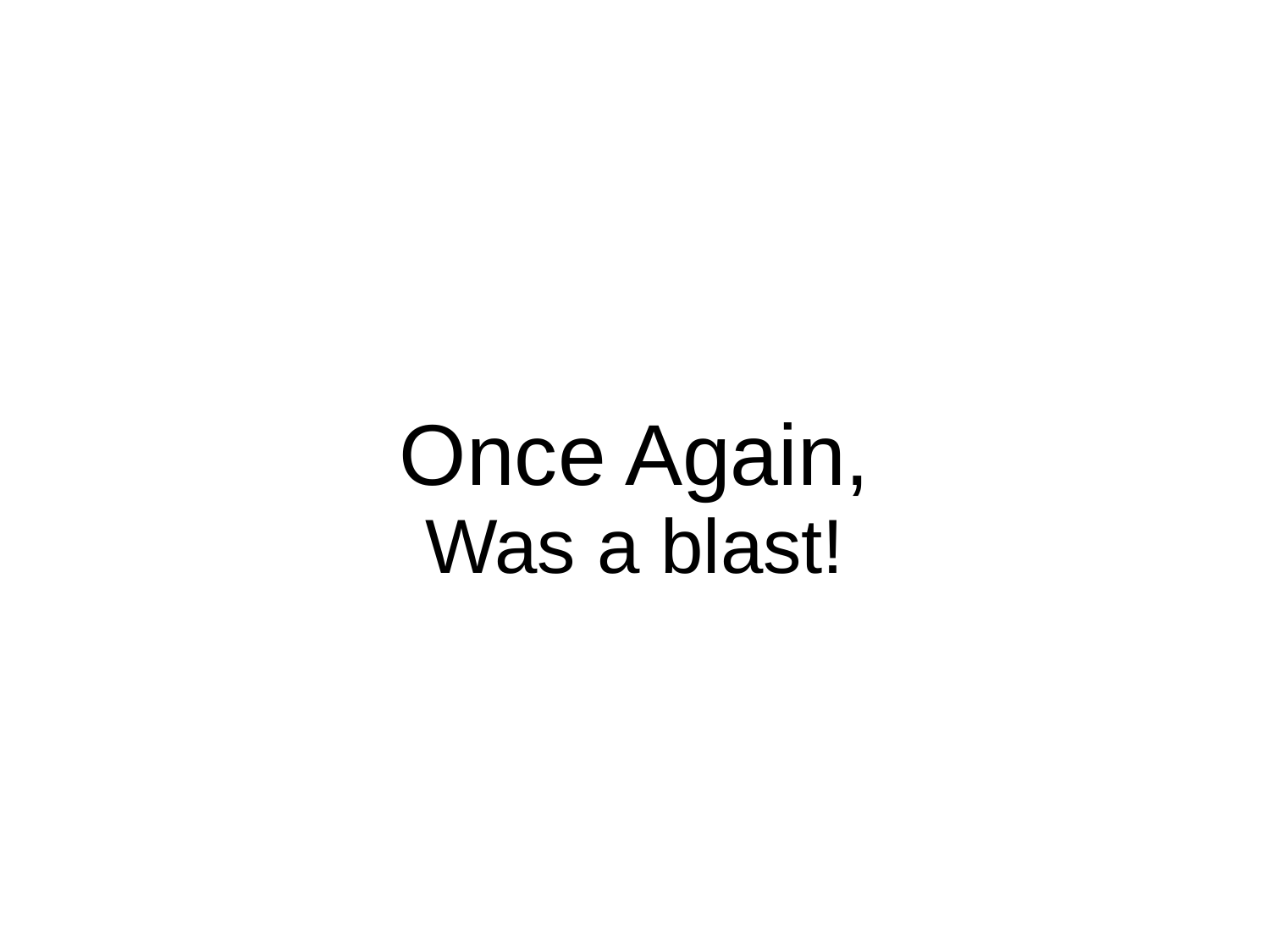## Thanks To Our Sponsors

- NIPA
- Verizon Labs, Cumulus Networks, Mojatatu **Networks**
- Netronome, Intel, LinkedIn, Redhat, Vmware, **BlackDuck**
- Mellanox, Covalent, Secunet, Solarflare, Google, Oracle, Kakao, Cisco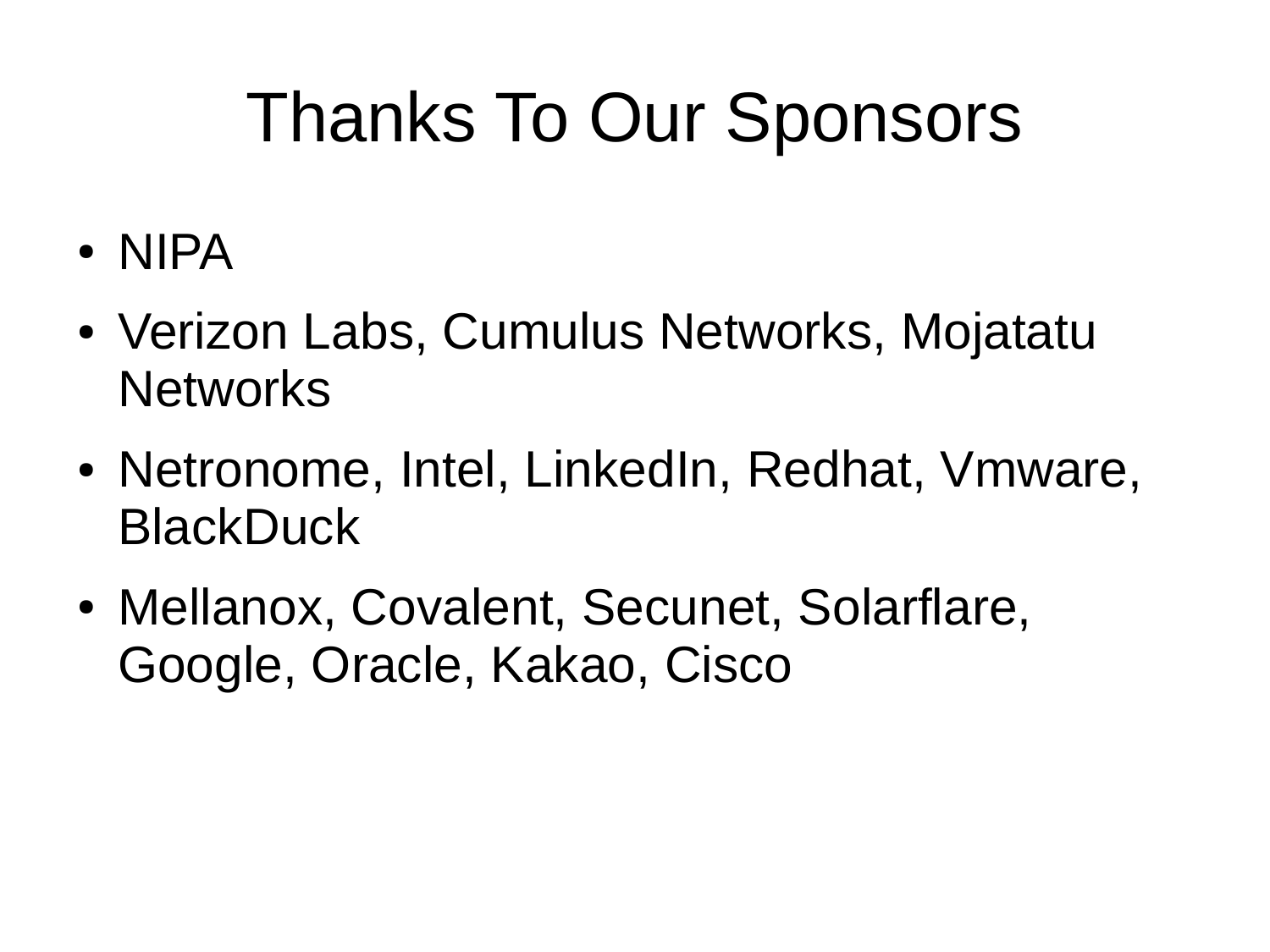# Thanks To Our Organizational Team

• Soyoung Park (Executive Director)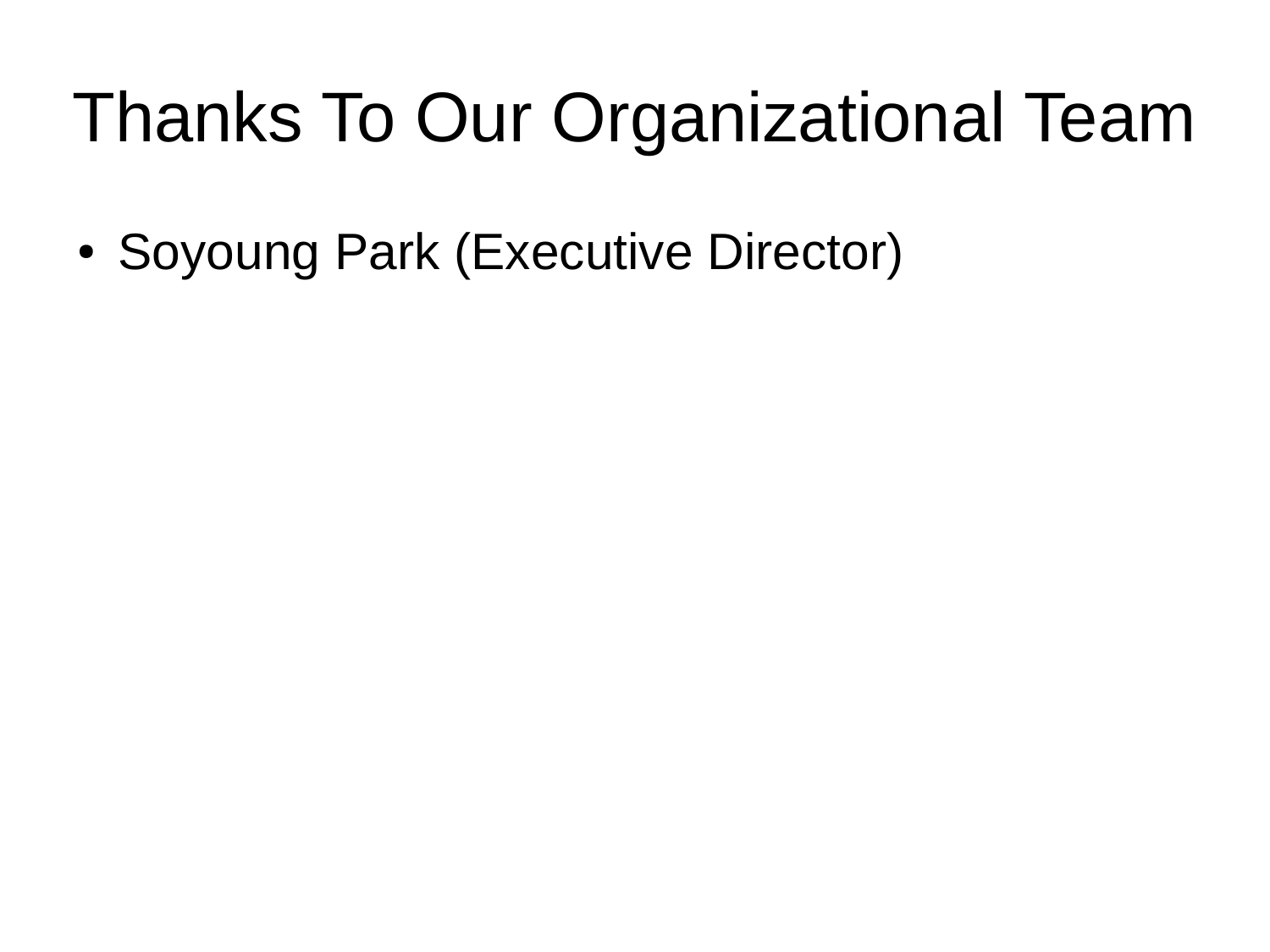#### Special Thanks

• David Miller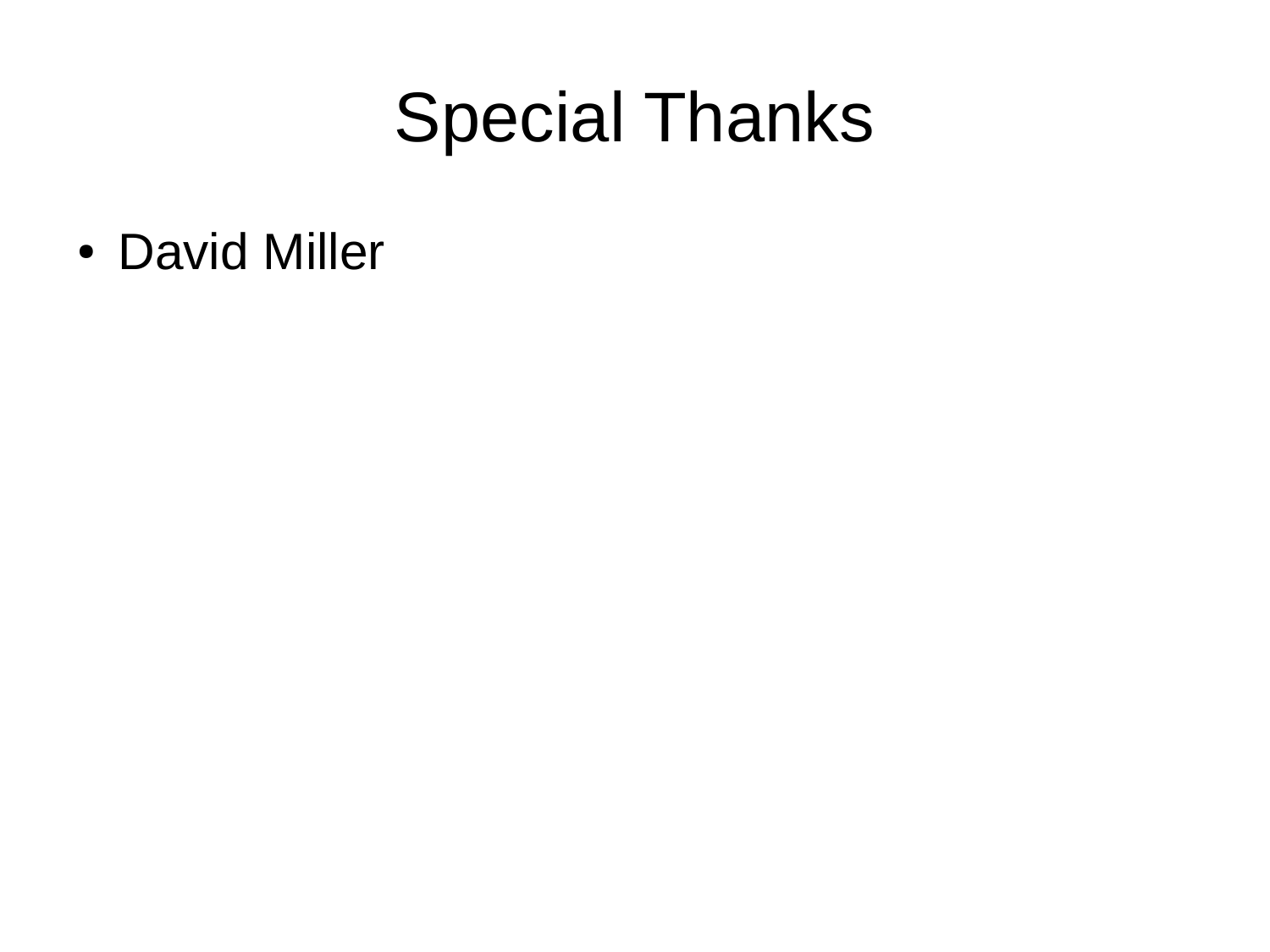# Special Thanks

- Kim Jeffries
- Steve Jaworski
- Heri Muhero
- Jennifer Mendola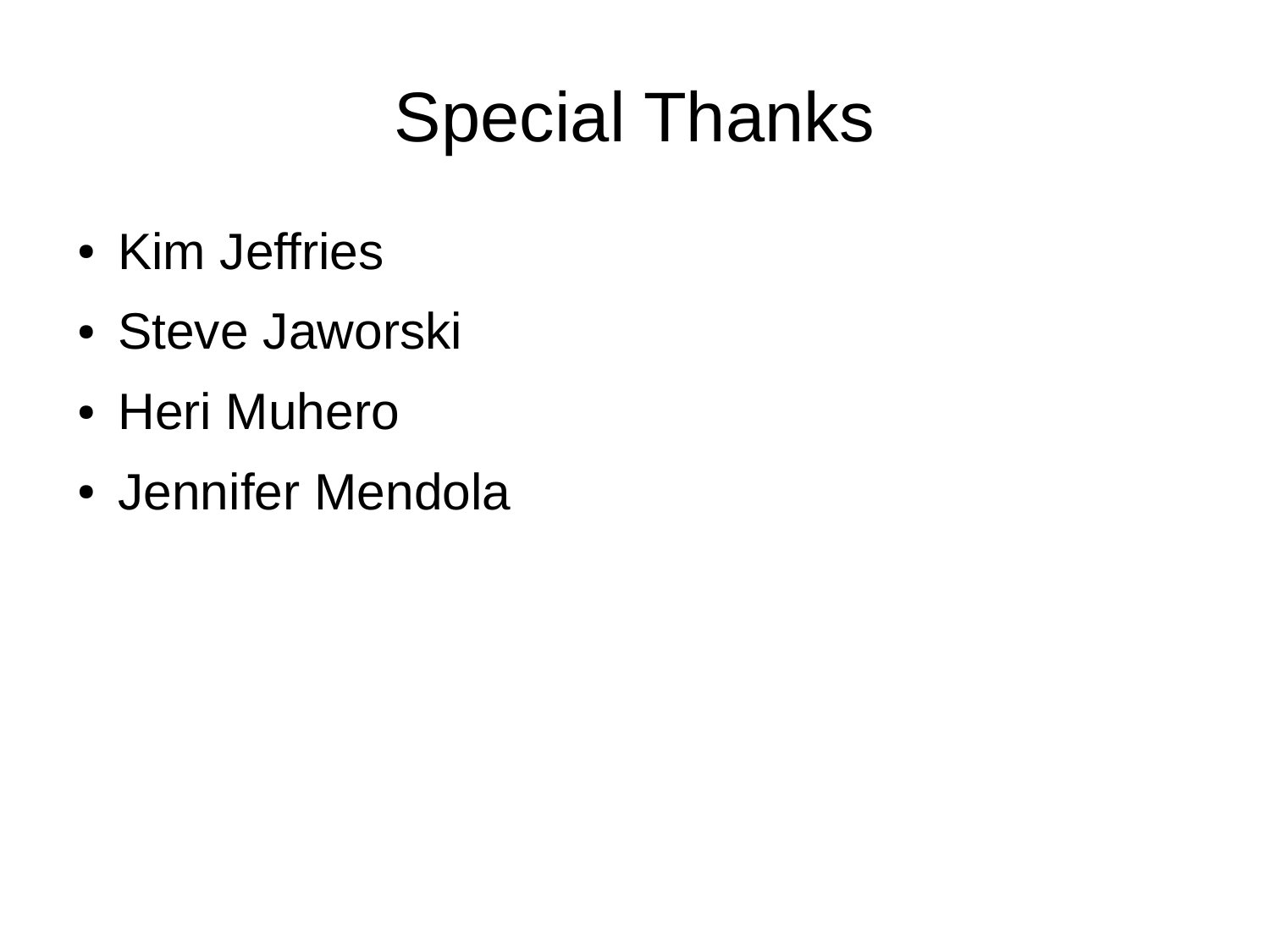## Special Thanks

- Tom Herbert
- Pablo Neira Ayuso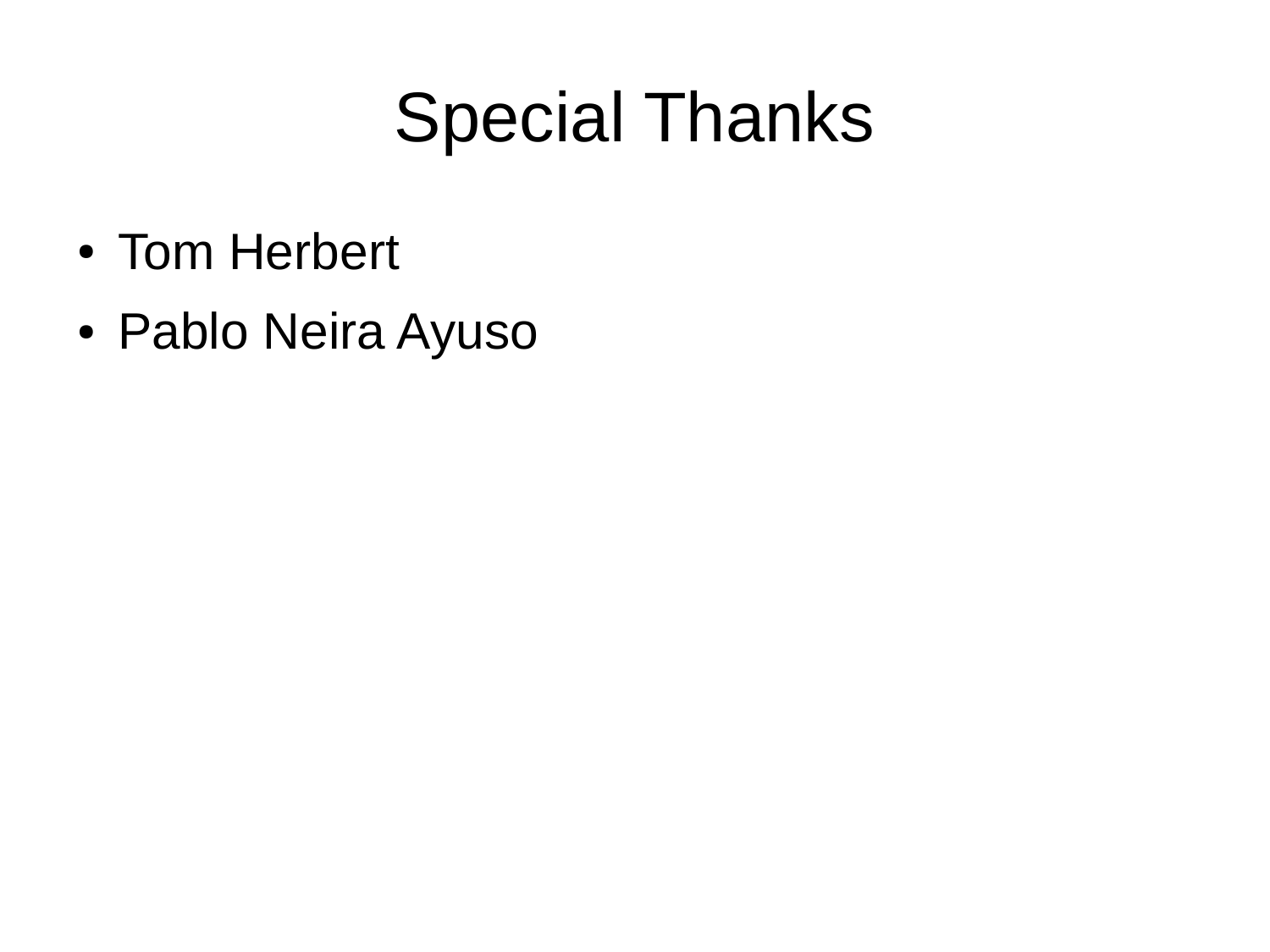## Thanks To NIPA

- Mr. Yoon, Jong Lok
	- President NIPA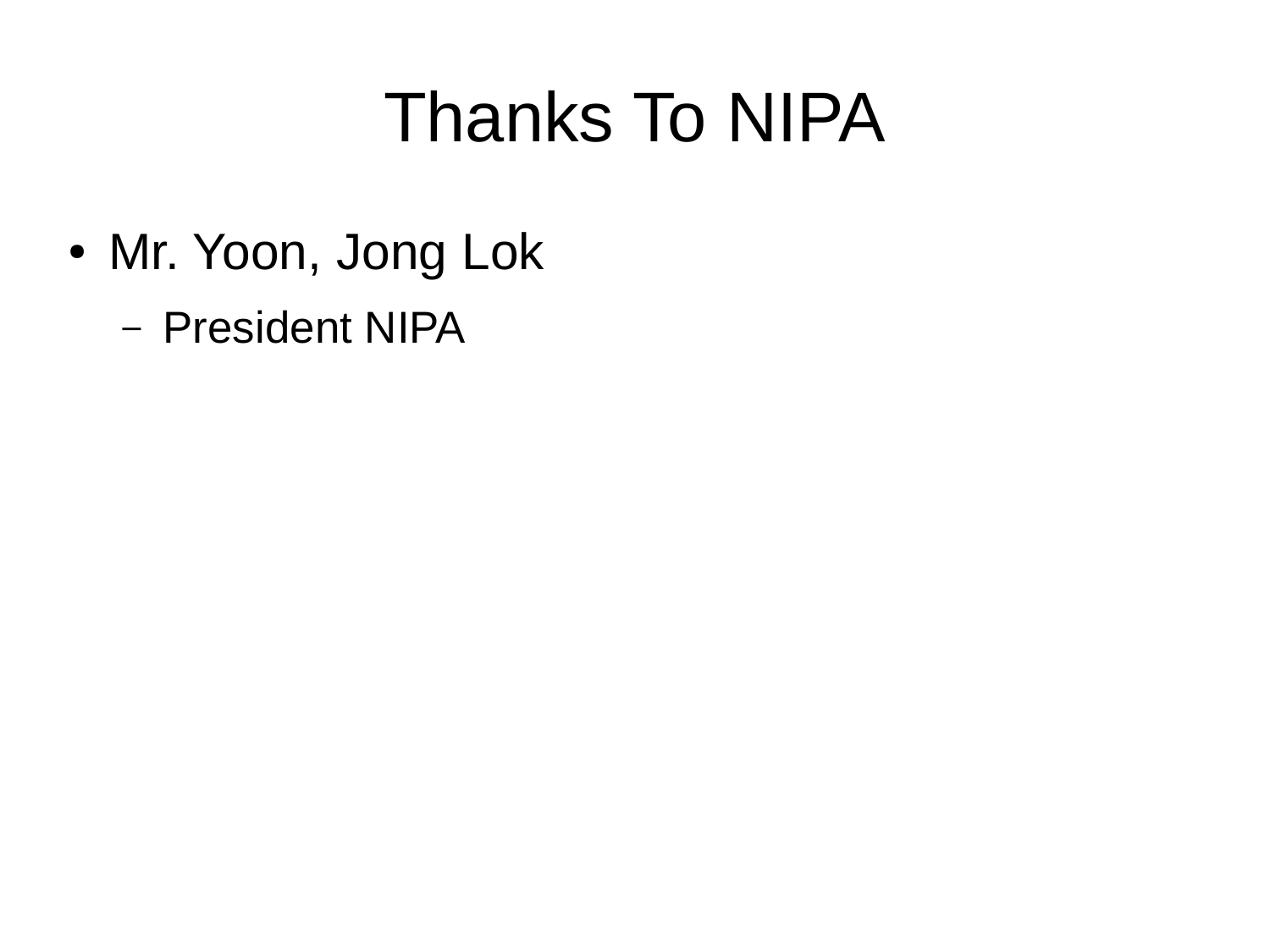# Thanks To Our Tech Commitee

- Dave Miller (Chair)
- Jamal Hadi Salim
- Jesper Dangaard Brouer
- Johannes Berg
- Daniel Borkmann
- Andrew Lunn
- Lawrence Brakmo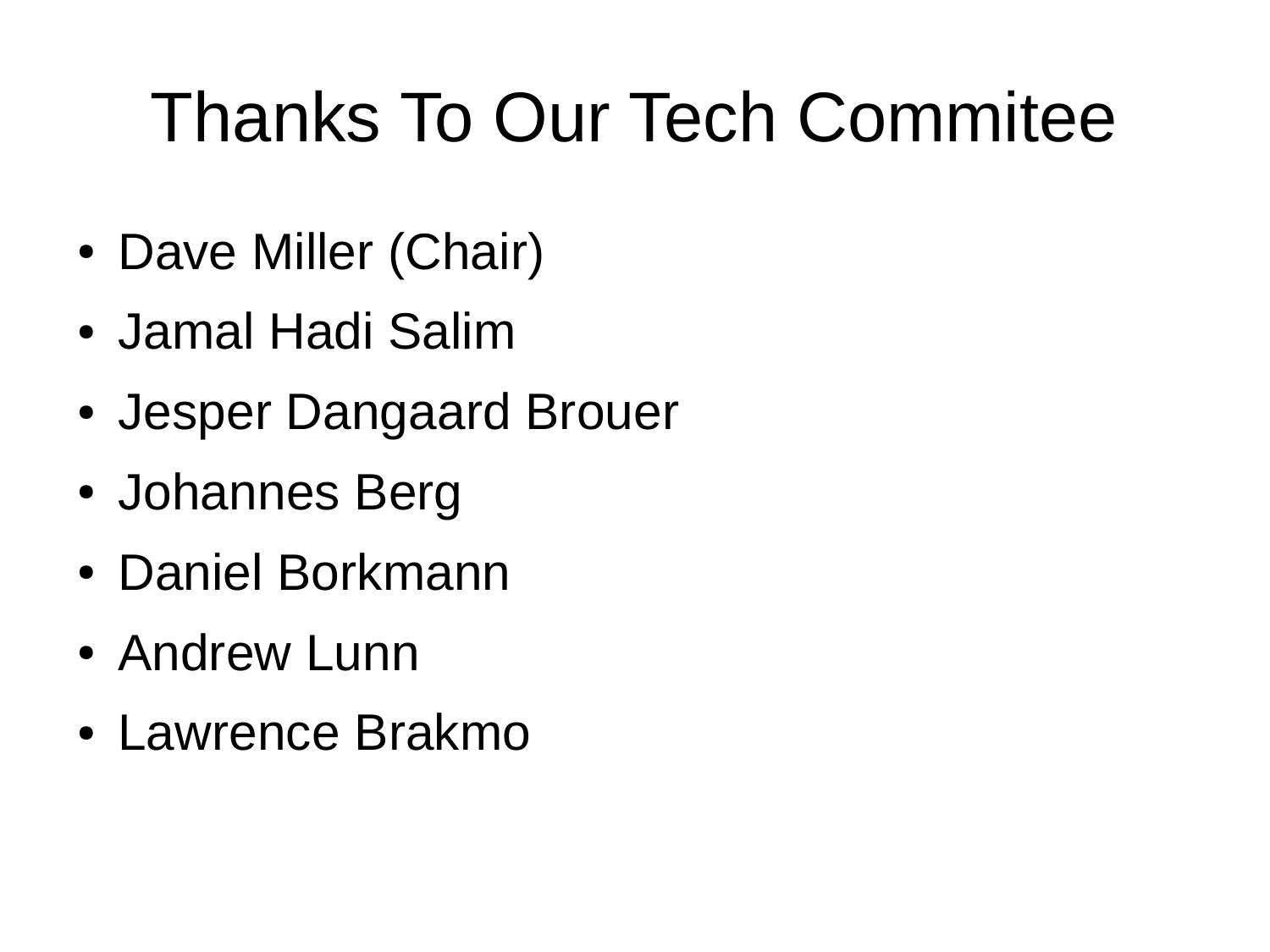## Thanks To Our Speakers

- Excellent talks, tutorial and workshops
- Thanks for taking the time to submit the proposals, preparing and presenting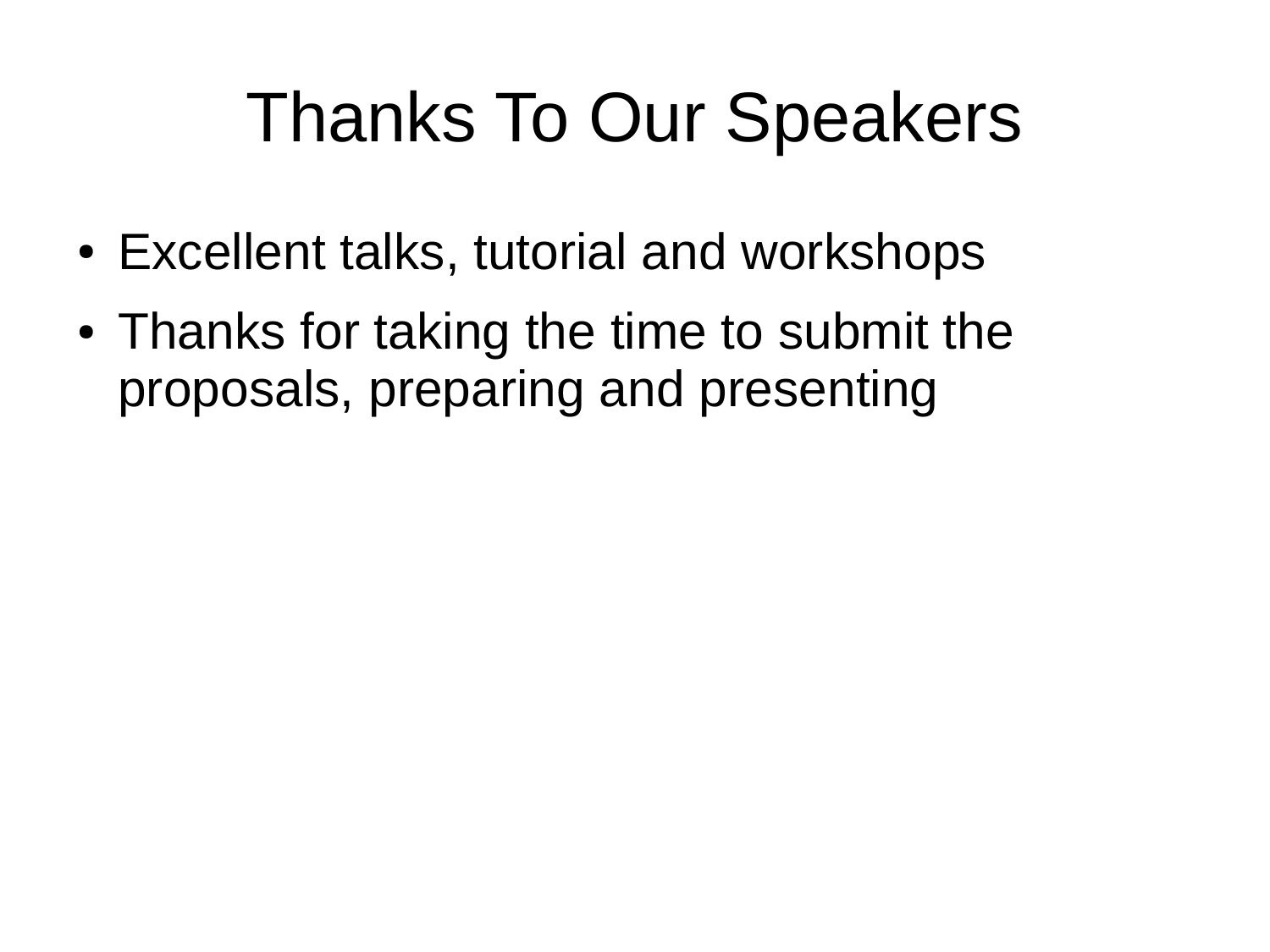# Thanks To Our scribes

- Jae Won Chung
- Michio Honda
- Lawrence Brakmo
- Hajime Tazaki
- Pablo Neira Ayuso
- Quentin Monnet
- Andy Gospodarek
- Alexander Alemayhu
- Stephen Hemminger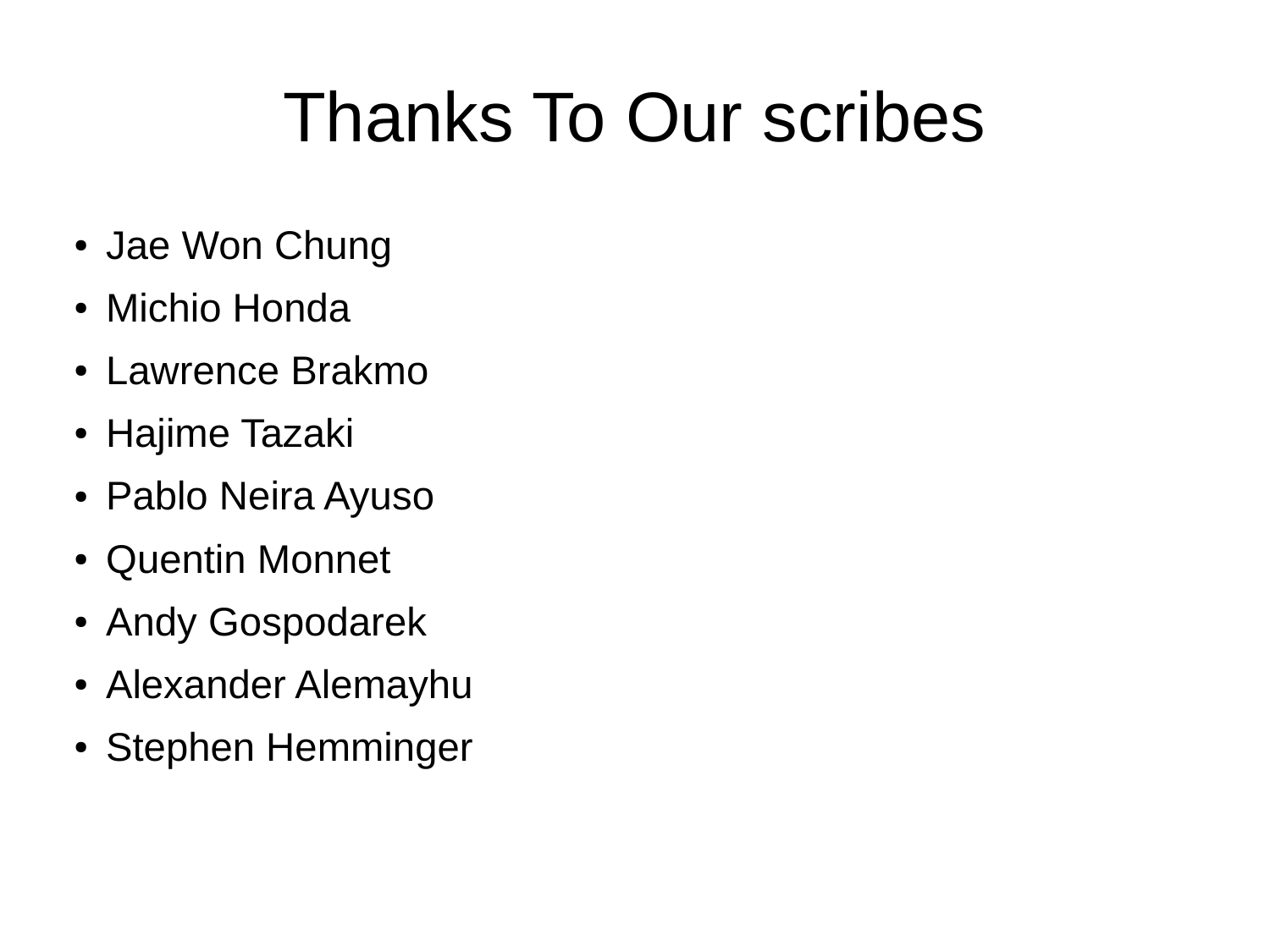## Thanks To Our Attendees

- Thank you for showing up and enthusiastically participating
- Appr. 160 attendees from 23 countries spanning all continents but Africa
- Australia, Canada, Cyprus, China, Czech Republic, Denmark, Finland, France, Germany, Hungary, India, Israel, Japan, Korea, Netherlands, Norway, Portugal, Spain, Sweden, Switzerland, Taiwan, USA, Wales,
- Record local attendance: ~30% was local participation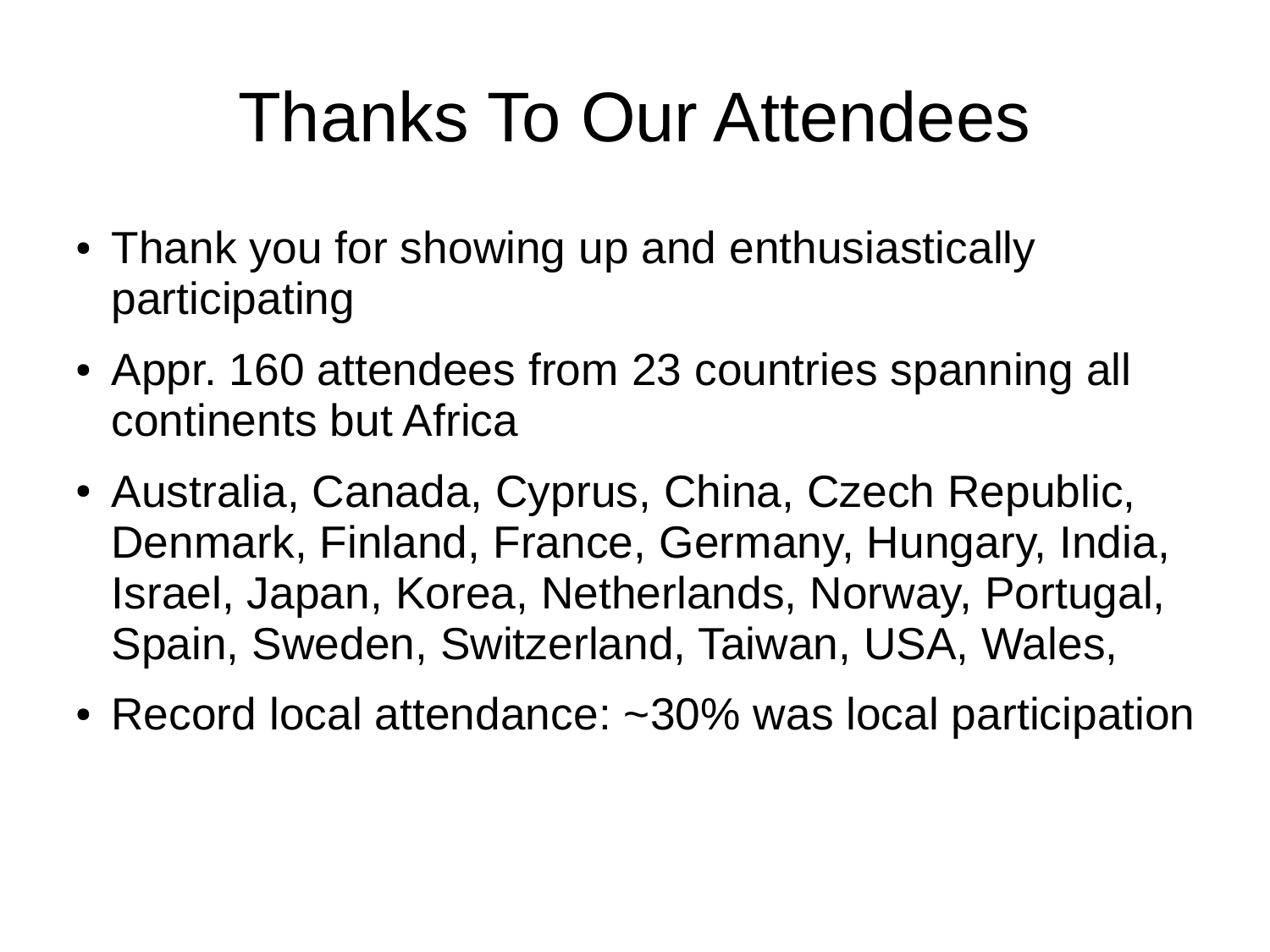#### Tshirt Size Distribution